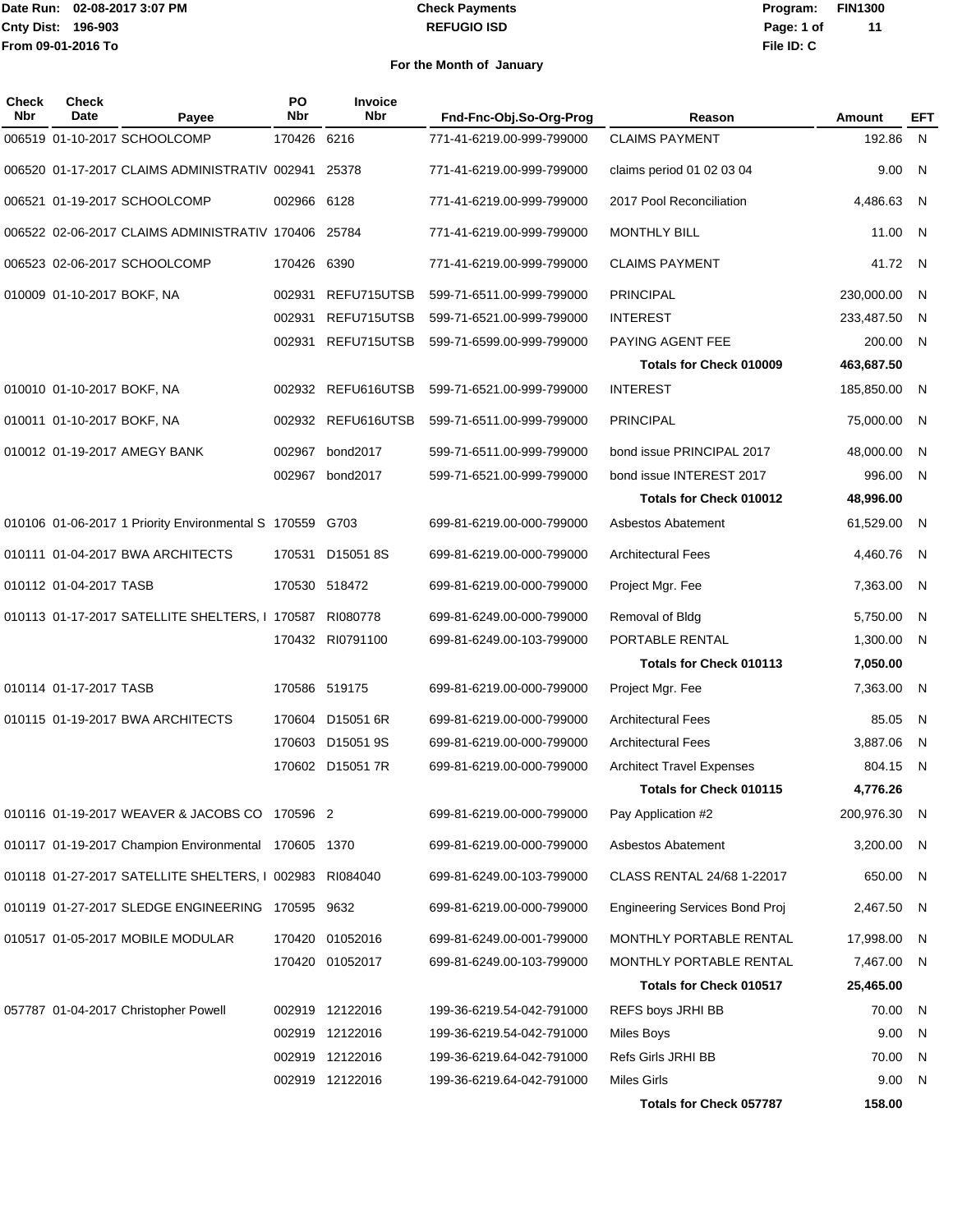### **REFUGIO ISD Check Payments**

**02-08-2017 3:07 PM Program: FIN1300 File ID: C Page: 2 of 11**

| Check<br><b>Nbr</b> | <b>Check</b><br>Date         | Payee                                                 | PO<br>Nbr     | <b>Invoice</b><br><b>Nbr</b> | Fnd-Fnc-Obj.So-Org-Prog   | Reason                           | Amount     | EFT            |
|---------------------|------------------------------|-------------------------------------------------------|---------------|------------------------------|---------------------------|----------------------------------|------------|----------------|
|                     |                              | 057788 01-04-2017 ODEM DAIRY QUEEN                    | 002920        | 01032017                     | 199-36-6412.54-001-791000 | Boys V BB Meals                  | 37.32 N    |                |
|                     |                              | 057789 01-04-2017 DALE TUCKER                         | 170286        | 04042017                     | 199-52-6299.00-999-799000 | MONTHLY CLEAN-UP                 | 60.00      | N              |
|                     |                              | 057790 01-04-2017 EICHELBAUM WARDELL 170535           |               | 56594                        | 199-41-6211.00-750-799000 | <b>LEGAL SERVICES</b>            | 1,944.58   | - N            |
|                     |                              | 057791 01-04-2017 ELIGIBILITY TRACKING                | 002911        | 6416                         | 199-11-6142.24-999-799000 | 1/4 fee Oct-Dec 2016             | 595.35     | - N            |
|                     |                              |                                                       | 002911 7633   |                              | 199-11-6142.24-999-799000 | Month rate 2017                  | 198.45     | N              |
|                     |                              |                                                       |               |                              |                           | <b>Totals for Check 057791</b>   | 793.80     |                |
|                     |                              | 057792 01-04-2017 HOUSE OF TROPHIES                   | 170529        | 8092                         | 199-41-6399.00-750-799000 | <b>Engraved Plate</b>            | 27.00      | - N            |
|                     |                              |                                                       | 170513 8087-2 |                              | 199-41-6399.00-750-799000 | <b>Football Trophy</b>           | 220.00     | - N            |
|                     |                              |                                                       |               |                              |                           | <b>Totals for Check 057792</b>   | 247.00     |                |
|                     |                              | 057793 01-04-2017 INTEGRITY COMMUNICA 170418 15128    |               |                              | 199-51-6319.00-999-799000 | MONTHLY SERVICES                 | 1,388.00   | N              |
|                     |                              | 057794 01-04-2017 Jacque Winkle                       |               | 002917 12052016              | 199-36-6219.54-042-791000 | Ref Boys JRHI BB                 | 70.00      | - N            |
|                     |                              |                                                       |               | 002917 12052016              | 199-36-6219.54-042-791000 | miles boys                       | 14.99      | N              |
|                     |                              |                                                       |               | 002917 12052016              | 199-36-6219.64-042-791000 | Ref Girls JRHI BB                | 70.00      | N              |
|                     |                              |                                                       |               | 002917 12052016              | 199-36-6219.64-042-791000 | miles girls                      | 14.98      | - N            |
|                     |                              |                                                       |               |                              |                           | <b>Totals for Check 057794</b>   | 169.97     |                |
|                     |                              | 057795 01-04-2017 JOSEPH A. MORIN                     | 002916        | 12052016                     | 199-36-6219.54-042-791000 | Ref Boys JHI BB                  | 70.00      | N              |
|                     |                              |                                                       | 002916        | 12052016                     | 199-36-6219.54-042-791000 | boys miles                       | 23.29      | -N             |
|                     |                              |                                                       |               | 002916 12172016              | 199-36-6219.64-001-791000 | Ref Girls V BB                   | 116.58     | N              |
|                     |                              |                                                       | 002916        | 12052016                     | 199-36-6219.64-042-791000 | <b>REf Girls JHI BB</b>          | 70.00      | N              |
|                     |                              |                                                       |               | 002916 12052016              | 199-36-6219.64-042-791000 | girls miles                      | 23.29      | N              |
|                     |                              |                                                       |               |                              |                           | <b>Totals for Check 057795</b>   | 303.16     |                |
|                     |                              | 057796 01-04-2017 KANDICE FAE KAUK                    |               | 002914 12172016              | 199-36-6219.64-001-791000 | Ref Girls BB John Paulll         | 96.73      | $\overline{N}$ |
|                     | 057797 01-04-2017 MSB        |                                                       | 170421        | 65343                        | 199-11-6499.00-999-723000 | <b>SERVICE FEES</b>              | 6.50       | - N            |
|                     | 057798 01-04-2017 MSB        |                                                       | 002913 64960  |                              | 199-11-6499.00-999-723000 | TX Shars Medicaid 49570642       | 2,798.36   | N              |
|                     |                              | 057799 01-04-2017 NEIL TUCKER                         |               | 002912 01022017              | 199-36-6219.00-001-791000 | San Marcus                       | 142.89     | - N            |
|                     |                              |                                                       |               | 002912 01022017              | 199-36-6219.00-001-791000 | San Marcus                       | 142.89     | - N            |
|                     |                              |                                                       |               | 002912 01022017              | 199-36-6219.00-001-791000 | Arlington                        | 380.60 N   |                |
|                     |                              |                                                       |               |                              |                           | <b>Totals for Check 057799</b>   | 666.38     |                |
|                     |                              | 057800 01-04-2017 REFUGIO COUNTY TAX 002915 01042017  |               |                              | 199-34-6319.00-999-799000 | Gray Van, 212, 532 Plates (7.50) | 22.50      | $\mathsf{N}$   |
|                     |                              | 057801 01-04-2017 REFUGIO LIONS CLUB                  |               | 170533 01012017              | 199-41-6499.00-750-799000 | Lions Club Dues                  | 60.00      | - N            |
|                     | 057802 01-04-2017 REGION III |                                                       |               | 002910 039228                | 199-13-6249.00-999-799000 | fingerprint workshop             | 200.00     | - N            |
|                     |                              | 057803 01-04-2017 RICARDO RAFAEL SAND 002918 12122016 |               |                              | 199-36-6219.54-042-791000 | Refs Boys JRHI BB                | 70.00      | N              |
|                     |                              |                                                       |               | 002918 12122016              | 199-36-6219.54-042-791000 | Miles Boys                       | 9.12       | $\mathsf{N}$   |
|                     |                              |                                                       |               | 002918 12122016              | 199-36-6219.64-042-791000 | Refs Girls JRHI BB               | 70.00      | - N            |
|                     |                              |                                                       |               | 002918 12122016              | 199-36-6219.64-042-791000 | Miles Girls                      | 9.11       | N,             |
|                     |                              |                                                       |               |                              |                           | Totals for Check 057803          | 158.23     |                |
|                     |                              | 057804 01-04-2017 West Interactive Services 002921    |               | 92989                        | 199-11-6249.26-999-711000 | Renew schoolmessenger 12mon      | 2,000.00 N |                |
|                     |                              | 057805 01-04-2017 YOUTH EDUCATION IN T 002922 1029    |               |                              | 199-36-6499.21-001-799000 | Goliad Showcase Group II         | 250.00 N   |                |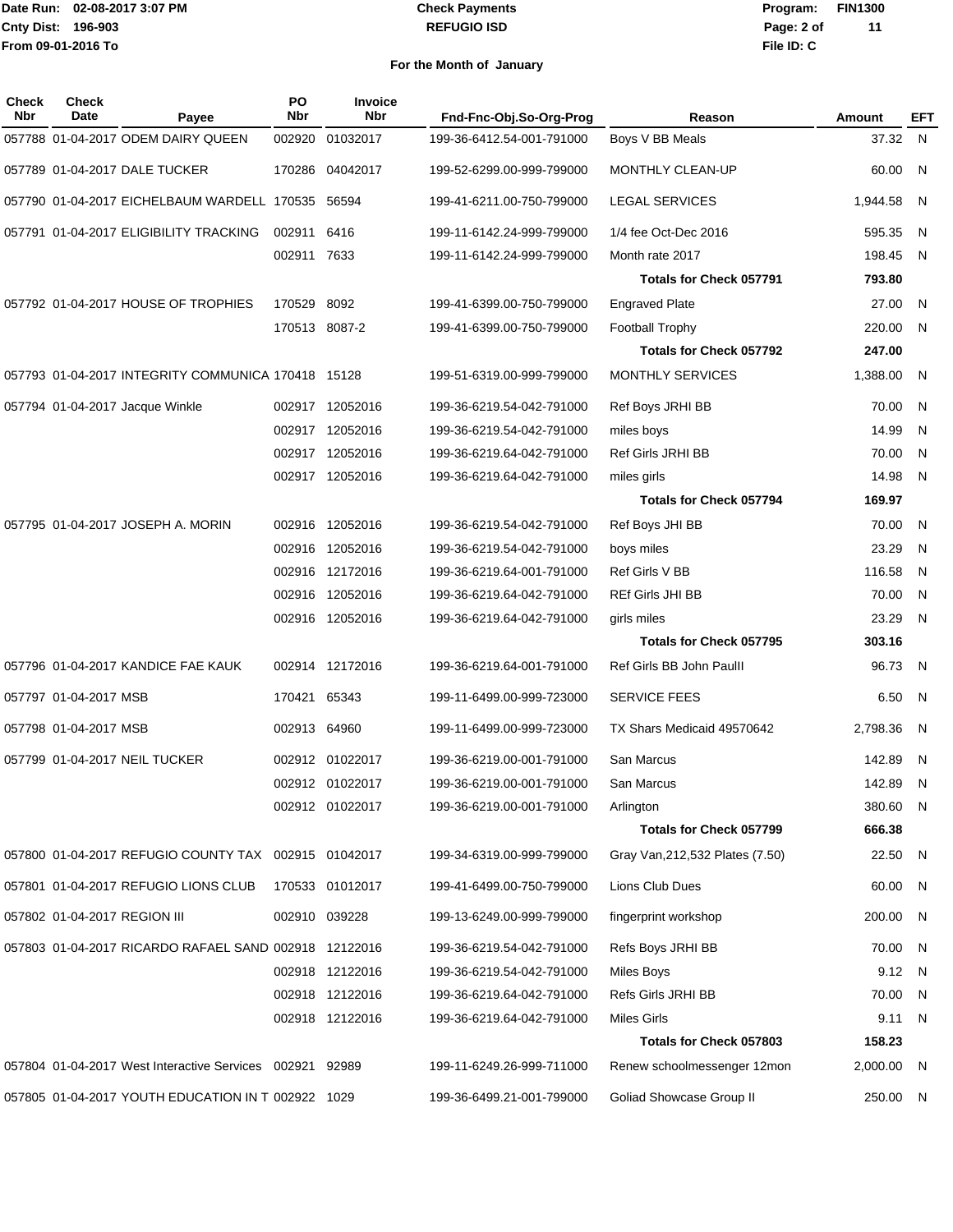#### **REFUGIO ISD Check Payments**

**02-08-2017 3:07 PM Program: FIN1300 File ID: C Page: 3 of 11**

| <b>Check</b><br><b>Nbr</b> | <b>Check</b><br><b>Date</b> | Payee                                                        | PO<br><b>Nbr</b> | Invoice<br><b>Nbr</b> | Fnd-Fnc-Obj.So-Org-Prog                  | Reason                            | Amount   | <b>EFT</b> |
|----------------------------|-----------------------------|--------------------------------------------------------------|------------------|-----------------------|------------------------------------------|-----------------------------------|----------|------------|
|                            |                             | 057806 01-04-2017 Zeager Bros., Inc.                         | 170444           | 00087377              | 199-51-6319.00-103-799000                | Woodfibers for Playgrounds        | 4.356.90 | N,         |
|                            |                             | 057807 01-04-2017 CAROLYN HALL                               | 170524           | Dec 2016              | 313-31-6219.00-751-723000                | <b>Contracted Speech Services</b> | 747.50   | N.         |
|                            |                             | 057808 01-04-2017 JUDY L KLARE                               |                  | 170521 Dec 2016       | 313-31-6219.00-751-723000                | <b>Travel Reimbursement</b>       | 409.86   | - N        |
|                            |                             | 057809 01-04-2017 National Federation of the 170520          |                  | 65355                 | 313-21-6399.00-751-723000                | Vision Impaired Supplies          | 77.89    | - N        |
|                            |                             | 057810 01-04-2017 NCS PEARSON, INC                           | 170523           | 10945092              | 437-21-6399.00-751-723000                | <b>Test Kits and Forms</b>        | 675.90   | N.         |
|                            |                             | 057811 01-04-2017 PEGGY H MONTGOMER 170526                   |                  | Dec 2016              | 313-31-6219.00-751-723000                | <b>Travel Reimbursement</b>       | 335.88   | - N        |
|                            |                             | 057812 01-04-2017 SARA ELIZONDO                              | 170525           | Dec 2016              | 313-31-6219.00-751-723000                | <b>Travel Reimbursement</b>       | 52.92 N  |            |
|                            |                             | 057813 01-04-2017 TXU ENERGY                                 | 170519           | 055726741962          | 437-51-6259.00-751-723000                | <b>Electricity Bill</b>           | 710.13   | - N        |
|                            |                             | 057814 01-04-2017 XEROX FINANCIAL                            |                  | 170522 693919         | 437-21-6219.00-751-723000                | <b>Monthly Copier Lease</b>       | 252.00   | - N        |
|                            |                             | 057815 01-06-2017 4IMPRINT, INC                              | 170548           | 5120883               | 437-21-6399.00-751-723000                | Pen Order                         | 135.01   | N          |
|                            |                             | 057816 01-06-2017 AIW INDUSTRIAL DISTRI 170510 13632287/2289 |                  |                       | 199-11-6399.22-001-722000                | PO Created by Req: 000605         | 350.54   | N          |
|                            |                             | 057817 01-06-2017 ANTHONY F. BRYSCH                          |                  | 170546 Dec 2016       | 313-31-6219.00-751-723000                | <b>Physical Therapy Services</b>  | 1,444.86 | - N        |
|                            | 057818 01-06-2017 AT&T MG   |                                                              |                  | 170401 14401407       | 199-51-6259.88-999-799000                | CELL PHONE MONTHLY                | 55.00    | - N        |
|                            |                             | 057819 01-06-2017 AT&T Mobility-JH 9700255 170400 970025593  |                  |                       | 199-51-6259.88-999-799000                | <b>CELL PHONE</b>                 | 55.00    | N.         |
|                            | 057820 01-06-2017 AT&T TT   |                                                              |                  | 170403 144020310651   | 199-51-6259.88-999-799000                | <b>CELL PHONE</b>                 | 55.00    | - N        |
|                            |                             | 057821 01-06-2017 AT&T-BS 787383939                          | 170398           | 787383939             | 199-51-6259.88-999-799000                | <b>CELL PHONE</b>                 | 55.00    | - N        |
|                            |                             | 057822 01-06-2017 AT&T-GOLIAD COOP                           | 170553           |                       | 36164582299881 437-51-6259.00-751-723000 | Monthly Phone Bill                | 343.96   | N.         |
|                            |                             | 057823 01-06-2017 BEVERLY J WALSTON                          |                  | 170550 Dec 2016       | 313-31-6219.00-751-723000                | <b>Travel Reimbursement</b>       | 322.92   | - N        |
|                            | 057824 01-06-2017 DAHILL    |                                                              | 170552           | IN1009305             | 437-21-6219.00-751-723000                | Monthly Copier Lease              | 205.54   | - N        |
|                            | 057825 01-06-2017 DIR       |                                                              |                  | 170551 17111068N      | 437-51-6259.00-751-723000                | Monthly Long Distance             | 24.19    | - N        |
|                            |                             | 057826 01-06-2017 Kenedy ISD                                 |                  | 170543 01032017       | 199-36-6499.79-001-799000                | UIL Spring Meet District Fee      | 5,000.00 | - N        |
|                            |                             | 057827 01-06-2017 KIMBERLY KAY SHOOTS 170545 november 2016   |                  |                       | 313-31-6219.00-751-723000                | <b>Travel Reimbursement</b>       | 169.56 N |            |
|                            |                             |                                                              |                  | 170542 Dec 2016       | 313-31-6219.00-751-723000                | <b>Travel Reimbursement</b>       | 113.40 N |            |
|                            |                             |                                                              |                  |                       |                                          | <b>Totals for Check 057827</b>    | 282.96   |            |
|                            |                             | 057828 01-06-2017 LAURAL E DURBIN                            |                  | 170540 Dec 2016       | 313-31-6219.00-751-723000                | <b>Travel Reimbursement</b>       | 233.82 N |            |
|                            |                             | 057829 01-06-2017 LORI L HOMEYER                             |                  | 170539 Dec 2016       | 313-31-6219.00-751-723000                | <b>Travel Reimbursement</b>       | 153.36 N |            |
|                            |                             | 057830 01-06-2017 MACHAELA DANIELLE Z 170541 NOVEMBER        |                  |                       | 313-31-6219.00-751-723000                | <b>Travel Reimbursement</b>       | 243.00 N |            |
|                            |                             | 057831 01-06-2017 RHONDA S TURPIN                            |                  | 170557 Dec 2016       | 313-31-6219.00-751-723000                | <b>Travel Reimbursement</b>       | 276.48 N |            |
|                            |                             | 057832 01-06-2017 ROBERT POORE JR                            |                  | 170554 Dec 2016       | 313-31-6219.00-751-723000                | Contracted LPC/ARD Fac. Servic    | 735.00 N |            |
|                            |                             | 057833 01-06-2017 SHANNON D HOLDER S 170538 Dec 2016         |                  |                       | 313-31-6219.00-751-723000                | <b>Travel Reimbursement</b>       | 253.26 N |            |
|                            |                             | 057834 01-06-2017 T-MOBILE-1 572201708                       |                  | 170431 572201708      | 199-51-6259.88-999-799000                | <b>CELL PHONE</b>                 | 55.00 N  |            |
|                            |                             | 057835 01-06-2017 TERRISA CORTINES                           |                  | 170556 Dec 2016       | 313-31-6219.00-751-723000                | <b>Travel Reimbursement</b>       | 34.56 N  |            |
|                            |                             | 057836 01-06-2017 Oakwood Solutions, LLC                     | 170547 25452     |                       | 437-31-6399.26-751-723000                | <b>Conover Online Credits</b>     | 500.00 N |            |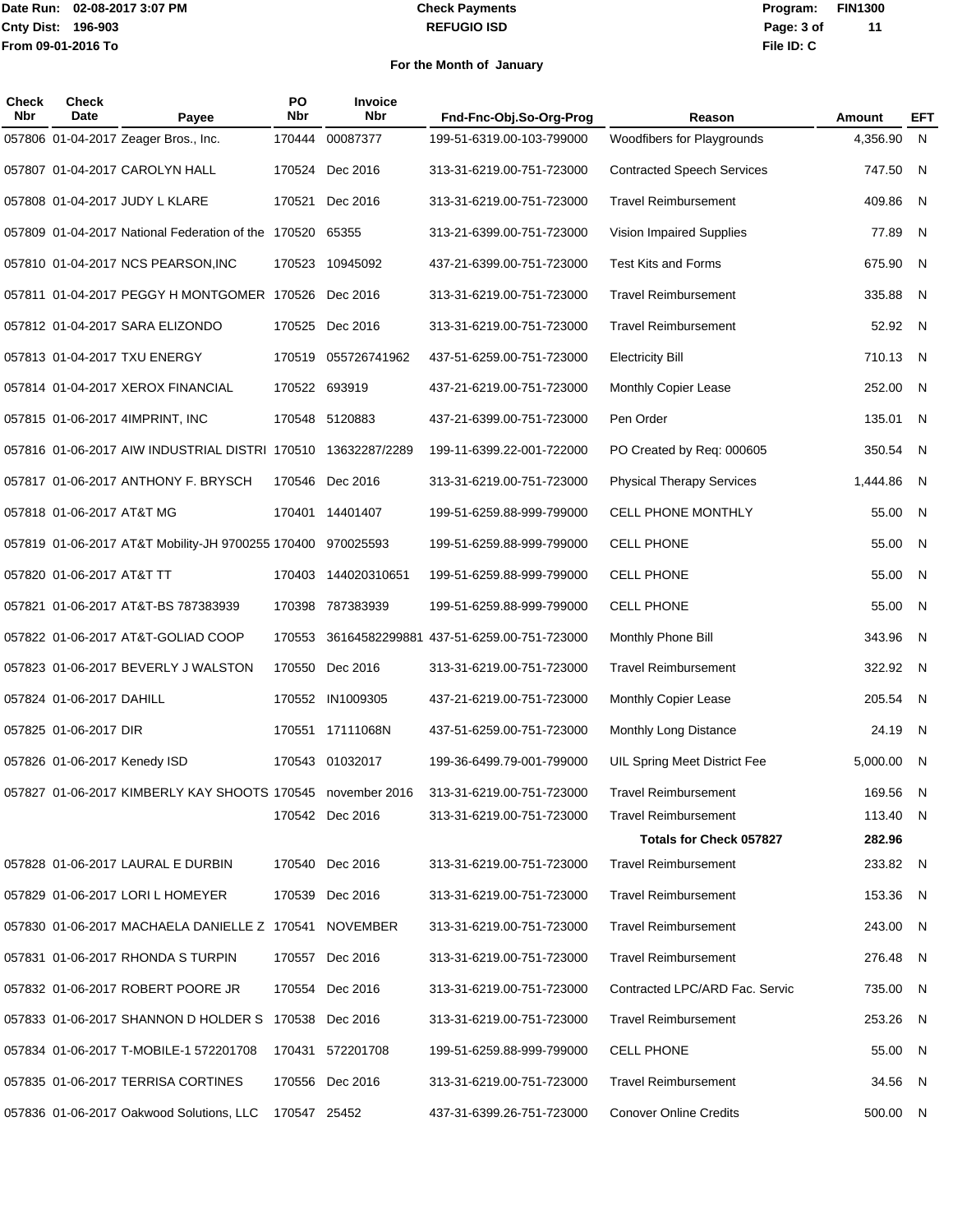### **REFUGIO ISD Check Payments**

**02-08-2017 3:07 PM Program: FIN1300 File ID: C Page: 4 of 11**

| Check<br><b>Nbr</b> | <b>Check</b><br>Date     | Payee                                                    | PO<br><b>Nbr</b> | Invoice<br><b>Nbr</b> | Fnd-Fnc-Obj.So-Org-Prog   | Reason                         | Amount     | EFT |
|---------------------|--------------------------|----------------------------------------------------------|------------------|-----------------------|---------------------------|--------------------------------|------------|-----|
|                     |                          | 057837 01-06-2017 THE KARNEI COMPANY 170195              |                  | Goliad Jan 2017       | 437-21-6269.00-751-723000 | <b>RENT</b>                    | 3,250.00   | - N |
|                     |                          |                                                          |                  |                       |                           |                                |            |     |
|                     |                          | 057838 01-06-2017 TONYA BOHL                             | 170555           | Dec 2016              | 313-31-6219.00-751-723000 | travel Reimbursement           | 73.44      | N   |
|                     |                          | 057839 01-06-2017 VERIZON CH                             |                  | 170428 2238422-0001   | 199-51-6259.88-999-799000 | <b>CELL PHONE</b>              | 55.00      | - N |
|                     |                          | 057840 01-06-2017 VERIZON WIRELESS                       | 170429           | 621846196-0001        | 199-51-6259.88-999-799000 | <b>CELL PHONE</b>              | 55.00      | N,  |
|                     |                          | 057841 01-06-2017 WALKER QUALITY SERV 170158 2348        |                  |                       | 240-35-6249.00-999-799001 | CONSULTANT SERVICES            | 2,748.72   | N.  |
|                     |                          | 057842 01-10-2017 ODEM ATHLETIC BOOST 002925 12282016    |                  |                       | 199-36-6499.54-001-791009 | odem Basketball tourney        | 300.00     | N   |
|                     |                          | 057843 01-10-2017 REFUGIO COUNTY PRE 170560 00198668     |                  |                       | 199-41-6399.00-750-799000 | Ad for Board Election          | 52.50      | N   |
|                     | 057844 01-10-2017 UIL    |                                                          |                  | 002924 01092016       | 199-36-6399.63-001-791000 | State 40 Medals                | 440.00     | N   |
|                     |                          | 057845 01-10-2017 VICTORIA ISD                           |                  | 170562 01102017       | 199-11-6499.00-999-723000 | gtr DUES                       | 1,891.71   | - N |
|                     |                          | 057846 01-10-2017 BRITE STAR SERVICE, L 002923           |                  | 15993-00              | 199-51-6299.00-999-799000 | <b>Uniform Deduction</b>       | 91.76      | N   |
|                     |                          |                                                          |                  | 002923 16474-00       | 199-51-6299.00-999-799000 | Uniform Deduction              | 91.76      | N   |
|                     |                          |                                                          | 002923           | 16962-00              | 199-51-6299.00-999-799000 | Uniform Deduciton              | 91.76      | N   |
|                     |                          |                                                          |                  | 002923 17458-00       | 199-51-6299.00-999-799000 | <b>Uniform Deduction</b>       | 91.76      | N   |
|                     |                          |                                                          |                  | 002923 17925-00       |                           |                                |            |     |
|                     |                          |                                                          |                  |                       | 199-51-6299.00-999-799000 | <b>Uniform Deduction</b>       | 91.76      | N   |
|                     |                          |                                                          |                  | 1216                  | 199-51-6299.00-999-799000 | <b>Payroll Deduction</b>       | $-61.60$   | N   |
|                     |                          |                                                          |                  |                       |                           | Totals for Check 057846        | 397.20     |     |
|                     |                          | 057847 01-10-2017 CDW GOVERNMENT                         |                  | 170517 GGR2046        | 437-31-6399.26-751-723000 | PO Created by Req: 000612      | 43.42      | - N |
|                     |                          | 057848 01-10-2017 WHATABURGER                            | 002928           | 12102016              | 199-36-6412.21-001-799000 | Reg Band Kingsville            | 38.24      | N.  |
|                     | 057849 01-10-2017 THSPA  |                                                          |                  | 002934 01102017       | 199-36-6499.72-001-791000 | POWERLIFTING MEMBER DUES       | 75.00      | N   |
|                     | 057850 01-10-2017 THSWPA |                                                          |                  | 002935 01102017       | 199-36-6499.72-001-791000 | POWERLIFTING MEMBER DUES       | 75.00      | N   |
|                     |                          | 057851 01-10-2017 SKIDMORE-TYNAN ISD                     |                  | 002926 01142017       | 199-36-6499.72-001-791000 | Pwrlifting fees boys SKIDMORE  | 250.00     | N   |
|                     |                          |                                                          |                  | 002926 01142017       | 199-36-6499.72-001-791000 | PWRLIFTING fees girl SKIDMORE  | 250.00     | N   |
|                     |                          |                                                          |                  |                       |                           | <b>Totals for Check 057851</b> | 500.00     |     |
|                     |                          | 057852 01-10-2017 WALSH GALLEGOS TRE 170516 511603       |                  |                       | 437-21-6219.00-751-723000 | Law Dawg Publication           | 75.00      | N.  |
|                     |                          | 057853 01-10-2017 South Texas Music Mart, I 170437 83676 |                  |                       | 199-11-6249.21-001-711000 | <b>INSTRUMENT REPAIRS</b>      | 95.00 N    |     |
|                     |                          | 057854 01-10-2017 Benny's Paint & Body                   |                  | 002927 01112017       | 199-34-6249.00-999-799000 | Truck repairs (Abrameit)       | 1,224.74 N |     |
|                     |                          | 057855 01-10-2017 YOUNG'S PIZZA                          |                  | 002929 12102106       | 199-36-6412.21-001-799000 | REG BAND KINGSVILLE            | 22.05 N    |     |
|                     |                          | 057856 01-10-2017 EL TAPATIO RESTAURA 002930 12102016    |                  |                       | 199-36-6412.21-001-799000 | REG BAND KINGSVILLE            | 58.71      | N   |
|                     |                          | 057857 01-10-2017 SKIDMORE-TYNAN BOO 002933 01142017     |                  |                       | 199-36-6412.72-001-791000 | 14 MEALS @ 6.00                | 84.00 N    |     |
|                     |                          | 057858 01-11-2017 AIRGAS USA LLC                         |                  | 170396 9941764553     | 199-51-6249.00-999-799000 | <b>MONTHLY RENTAL</b>          | 155.67 N   |     |
|                     |                          |                                                          |                  | 170396 9941764554     | 199-51-6249.00-999-799000 | MONTHLY RENTAL                 | 199.90 N   |     |
|                     |                          |                                                          |                  |                       |                           |                                |            |     |
|                     |                          |                                                          |                  |                       |                           | <b>Totals for Check 057858</b> | 355.57     |     |
|                     |                          | 057859 01-11-2017 SYNCB/AMAZON                           |                  | 170571 01112017       | 437-21-6399.00-751-723000 | Test Kit Part                  | 14.12 N    |     |
|                     |                          | 057860 01-11-2017 AOC PARTS                              | 170397 30264     |                       | 199-34-6319.00-999-799000 | MONTHLY PURCHASES              | 81.97 N    |     |
|                     |                          | 057861 01-11-2017 ASHLEY N JANYSEK                       |                  | 170568 Dec 2016       | 313-31-6219.00-751-723000 | <b>Travel Reimbursement</b>    | 464.40 N   |     |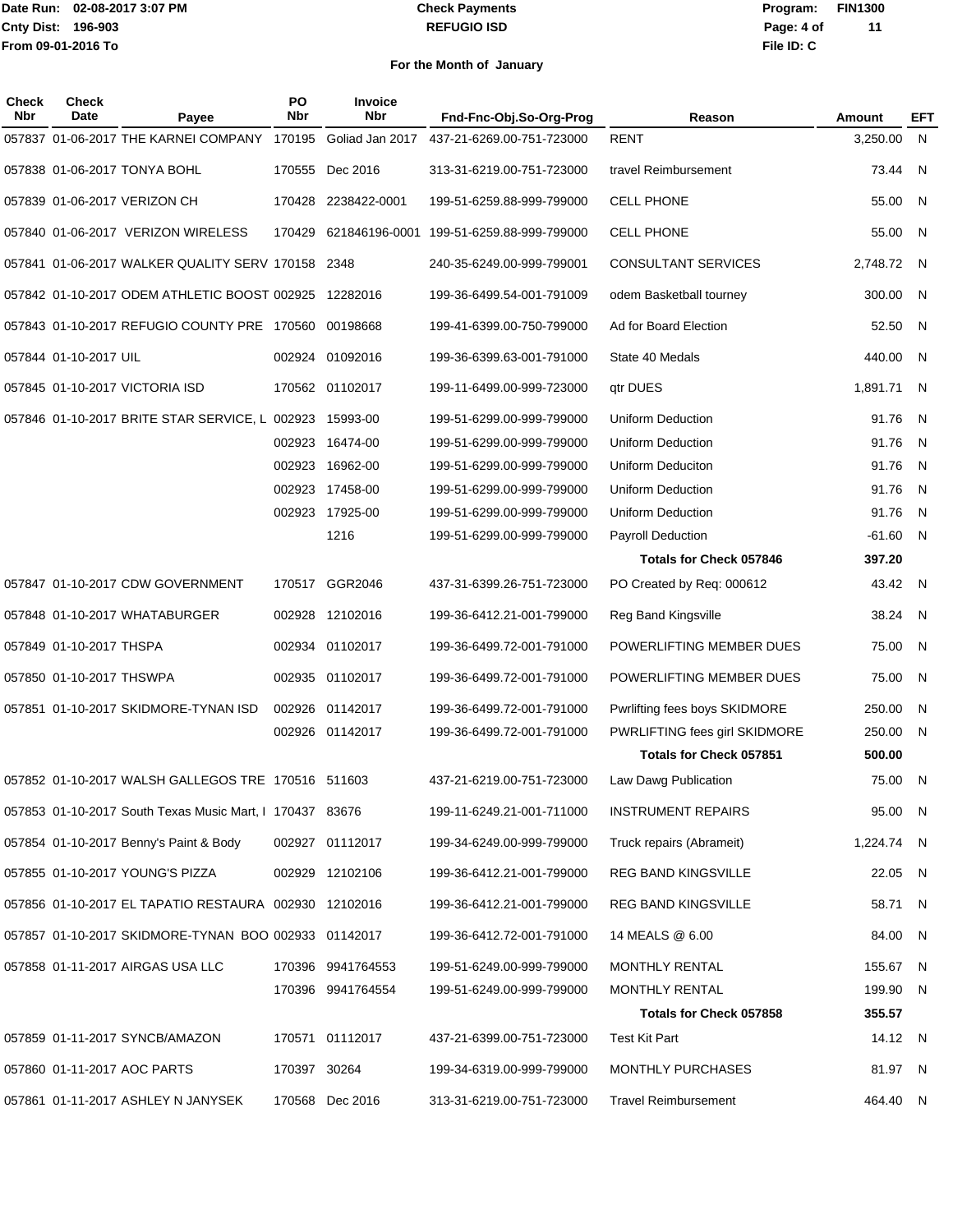#### **REFUGIO ISD Check Payments**

**02-08-2017 3:07 PM Program: FIN1300 File ID: C Page: 5 of 11**

| Check<br>Nbr | Check<br>Date          | Payee                                                      | <b>PO</b><br><b>Nbr</b> | Invoice<br><b>Nbr</b> | Fnd-Fnc-Obj.So-Org-Prog                  | Reason                            | Amount     | EFT            |
|--------------|------------------------|------------------------------------------------------------|-------------------------|-----------------------|------------------------------------------|-----------------------------------|------------|----------------|
|              | 057862 01-11-2017 AT&T |                                                            | 170399                  |                       | 36152654016689 199-51-6259.88-999-799000 | <b>MONTHLY BILL</b>               | 532.24     | N              |
|              |                        | 057863 01-11-2017 AT&T RISD MOBILITY                       |                         | 170402 287266805355   | 199-51-6259.88-999-799000                | MONTHLY PHONE                     | 152.60     | N.             |
|              |                        | 057864 01-11-2017 BUGMOBILES                               |                         | 170405 577866         | 199-51-6259.97-999-799000                | PEST CONTROL                      | 50.00      | N              |
|              |                        |                                                            |                         | 170405 580805         | 199-51-6259.97-999-799000                | PEST CONTROL                      | 325.00     | N              |
|              |                        |                                                            |                         | 170405 580804         | 199-51-6259.97-999-799000                | PEST CONTROL                      | 400.00     | N              |
|              |                        |                                                            |                         | 170405 580806         | 199-51-6259.97-999-799000                | PEST CONTROL                      | 200.00     | N              |
|              |                        |                                                            | 002940                  | 580237                | 199-51-6259.97-999-799000                | mice 2                            | 200.00     | N              |
|              |                        |                                                            |                         | 002940 580249         | 199-51-6259.97-999-799000                | mice 1                            | 100.00     | N              |
|              |                        |                                                            |                         | 002940 580270         | 199-51-6259.97-999-799000                | mice 1                            | 100.00     | N              |
|              |                        |                                                            |                         | 170405 577865         | 240-35-6342.00-001-799000                | PEST CONTROL                      | 50.00      | N              |
|              |                        |                                                            |                         | 170405 580796         | 240-35-6342.00-001-799000                | PEST CONTROL                      | 50.00      | N              |
|              |                        |                                                            |                         | 170405 580797         | 240-35-6342.00-103-799000                | PEST CONTROL                      | 50.00      | N              |
|              |                        |                                                            |                         |                       |                                          | <b>Totals for Check 057864</b>    | 1,525.00   |                |
|              |                        | 057865 01-11-2017 CDW GOVERNMENT                           |                         | 170581 GKR9425        | 437-31-6399.26-751-723000                | <b>Laptop Battery</b>             | 88.12 N    |                |
|              |                        | 057866 01-11-2017 CENTERPOINT ENERGY 170407                |                         | 2797126-6             | 199-51-6259.95-999-799000                | <b>MONTHLY GAS</b>                | 1,096.83   | N              |
|              |                        |                                                            |                         | 170407 2797120-9      | 199-51-6259.95-999-799000                | <b>MONTHLY GAS</b>                | 37.68      | N              |
|              |                        |                                                            |                         | 170407 7550344-1      | 199-51-6259.95-999-799000                | <b>MONTHLY GAS</b>                | 126.43     | N.             |
|              |                        |                                                            |                         | 170407 2797114-2      | 199-51-6259.95-999-799000                | <b>MONTHLY GAS</b>                | 191.12 N   |                |
|              |                        |                                                            |                         |                       |                                          | <b>Totals for Check 057866</b>    | 1,452.06   |                |
|              |                        | 057867 01-11-2017 CULLIGAN OF VICTORIA 002942 555x02314607 |                         |                       | 199-33-6399.00-999-711000                | HS 555-00696740-3                 | 9.00       | N              |
|              |                        |                                                            | 170409                  | 555x02314706          | 199-51-6299.96-999-799000                | WATER NURSE 555-00697169-4        | 23.90      | N.             |
|              |                        |                                                            |                         |                       |                                          | <b>Totals for Check 057867</b>    | 32.90      |                |
|              |                        | 057868 01-11-2017 DANA A KAY                               |                         | 170575 Dec 2016       | 313-31-6219.00-751-723000                | <b>Travel Reimbursement</b>       | 543.24     | - N            |
|              |                        | 057869 01-11-2017 DIANNA GARCIA                            |                         | 170576 Dec 2016       | 313-31-6219.00-751-723000                | <b>Travel Reimbursement</b>       | 251.64     | $\overline{N}$ |
|              |                        | 057870  01-11-2017    DIRECT ENERGY BUSIN    170411        |                         |                       | 17003002970262 199-51-6259.99-999-799000 | <b>ELECTRICITY</b>                | 17,820.50  | -N             |
|              |                        |                                                            |                         | 170411 1344206        | 199-51-6259.99-999-799000                | <b>ELECTRICITY</b>                | 359.22     | N              |
|              |                        |                                                            |                         | 170411 1344205        | 199-51-6259.99-999-799000                | <b>ELECTRICITY</b>                | 459.96 N   |                |
|              |                        |                                                            |                         | 170411 1344204        | 199-51-6259.99-999-799000                | <b>ELECTRICITY</b>                | 597.76 N   |                |
|              |                        |                                                            |                         | 170411 1476819        | 199-51-6259.99-999-799000                | <b>ELECTRICITY</b>                | 1,851.57 N |                |
|              |                        |                                                            |                         |                       |                                          | Totals for Check 057870           | 21,089.01  |                |
|              |                        | 057871 01-11-2017 EAGLE FIRE & SAFETY                      | 002939 63031            |                       | 240-35-6219.97-999-799000                | INSPEC range seals fuse           | 170.25 N   |                |
|              |                        | 057872 01-11-2017 JACQUELYN Y ROJAS                        |                         | 170574 Dec 2016       | 313-31-6219.00-751-723000                | <b>Travel Reimbursement</b>       | 43.20 N    |                |
|              |                        | 057873 01-11-2017 KELSEA C. OWENS                          |                         | 170570 Dec 2016       | 313-31-6219.00-751-723000                | <b>Contracted Speech Services</b> | 1,057.50 N |                |
|              |                        | 057874 01-11-2017 LA FRAN BUDGE                            |                         | 170582 Dec 2016       | 313-31-6219.00-751-723000                | Contracted LPC/ARD Fac. Servic    | 703.00 N   |                |
|              |                        | 057875 01-11-2017 LYNDAL LONG WIATREK 170578 Dec 2016      |                         |                       | 313-31-6219.00-751-723000                | <b>Travel Reimbursement</b>       | 257.04 N   |                |
|              |                        |                                                            |                         | 170579 NOVEMBER       | 313-31-6219.00-751-723000                | <b>Travel Reimbursement</b>       | 214.92 N   |                |
|              |                        |                                                            |                         |                       |                                          | Totals for Check 057875           | 471.96     |                |
|              |                        | 057876 01-11-2017 MCDONALDS OF ROBST 002938 12082016       |                         |                       | 199-36-6412.64-001-791000                | BASKETBALL GIRLSdECEMBER          | 58.07 N    |                |
|              |                        | 057877 01-11-2017 PATRICIA E MARTINEZ 170569 jan 2017      |                         |                       | 313-31-6219.00-751-723000                | <b>Travel Reimbursement</b>       | 244.08 N   |                |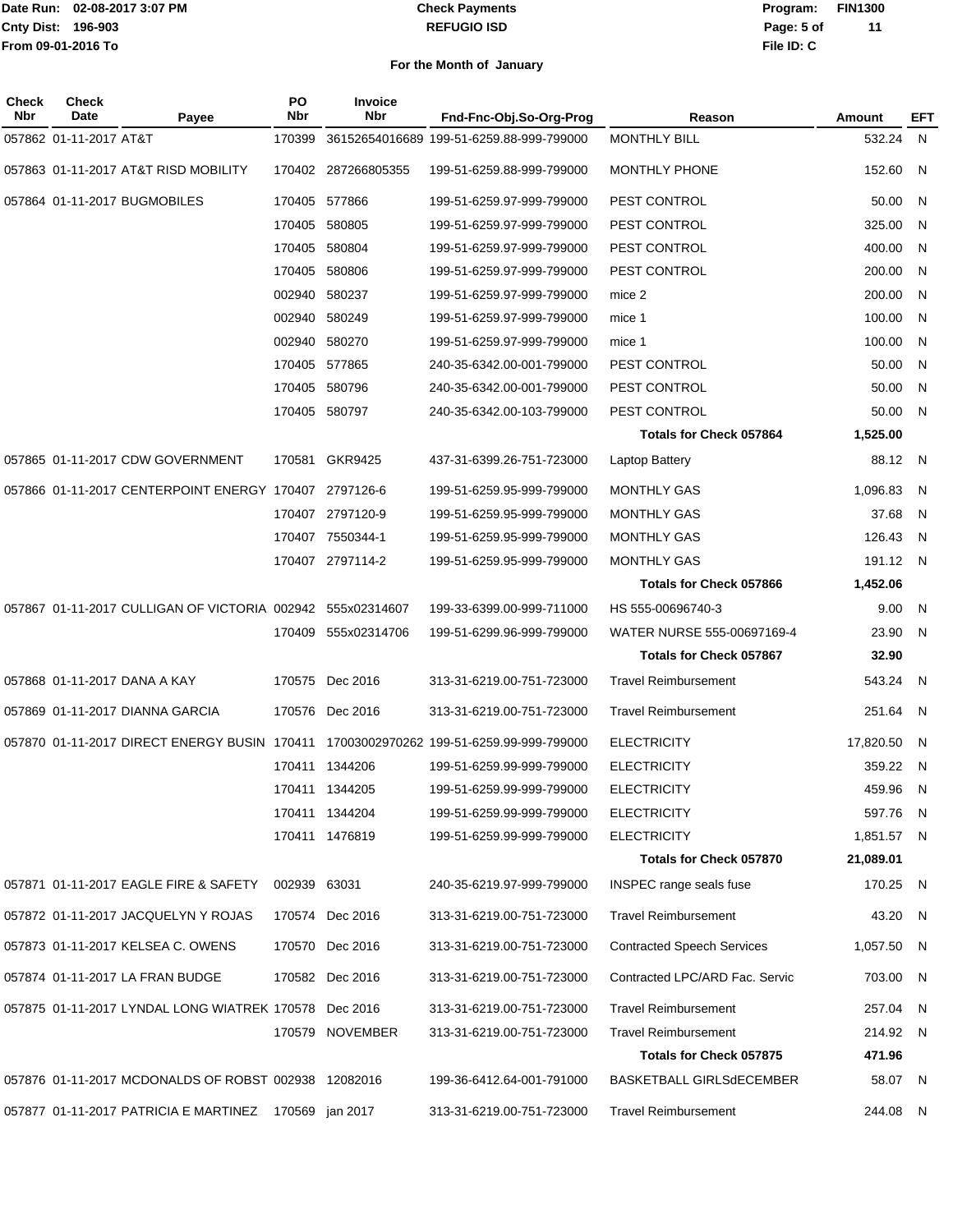#### **REFUGIO ISD Check Payments**

**02-08-2017 3:07 PM Program: FIN1300 File ID: C Page: 6 of 11**

| Check<br>Nbr | <b>Check</b><br>Date     | Payee                                                    | <b>PO</b><br><b>Nbr</b> | <b>Invoice</b><br><b>Nbr</b> | Fnd-Fnc-Obj.So-Org-Prog                          | Reason                             | Amount   | EFT |
|--------------|--------------------------|----------------------------------------------------------|-------------------------|------------------------------|--------------------------------------------------|------------------------------------|----------|-----|
|              |                          | 057878 01-11-2017 NCS PEARSON, INC                       |                         | 170572 10951521              | 437-21-6399.00-751-723000                        | <b>Test Kits and Forms</b>         | 664.97   | N.  |
|              |                          |                                                          |                         | 170573 10957730              | 437-21-6399.00-751-723000                        | <b>Test Kits and Forms</b>         | 230.55   | N   |
|              |                          |                                                          |                         |                              |                                                  | <b>Totals for Check 057878</b>     | 895.52   |     |
|              |                          | 057879 01-11-2017 REFUGIO WATER WORK 170425 041340       |                         |                              | 199-51-6259.96-999-799000                        | <b>WATER</b>                       | 438.06   | N   |
|              |                          |                                                          |                         | 170425 041341                | 199-51-6259.96-999-799000                        | <b>WATER</b>                       | 372.33   | N   |
|              |                          |                                                          |                         | 170425 041345                | 199-51-6259.96-999-799000                        | <b>WATER</b>                       | 698.27   | N   |
|              |                          |                                                          |                         | 170425 041350                | 199-51-6259.96-999-799000                        | <b>WATER</b>                       | 84.82    | N   |
|              |                          |                                                          |                         | 170425 044590                | 199-51-6259.96-999-799000                        | <b>WATER</b>                       | 32.00    | N   |
|              |                          |                                                          |                         | 170425 070231                | 199-51-6259.96-999-799000                        | <b>WATER</b>                       | 2,112.90 | N   |
|              |                          |                                                          |                         |                              |                                                  | Totals for Check 057879            | 3,738.38 |     |
|              |                          | 057880 01-11-2017 SHERRY SOMMER                          | 170580                  | Dec 2016                     | 313-31-6219.00-751-723000                        | <b>Travel Reimbursement</b>        | 151.20   | N   |
|              |                          | 057881 01-11-2017 SUZANNE T BERHOW                       |                         | 170577 Dec 2016              | 313-31-6219.00-751-723000                        | <b>Travel Reimbursement</b>        | 435.24   | N   |
|              |                          | 057882 01-11-2017 US POSTMASTER                          |                         | 170567 01112017              | 437-21-6399.00-751-723000                        | Postage Stamps                     | 588.00   | N   |
|              |                          | 057883 01-11-2017 REFUGIO WATER WORK 170425 070240       |                         |                              | 199-51-6259.96-999-799000                        | <b>WATER</b>                       | 752.30   | N   |
|              |                          | 057884 01-12-2017 JENNIFER L HUGHES                      | 170584                  | Dec 2016                     | 313-31-6219.00-751-723000                        | <b>Travel Reimbursement</b>        | 108.86   | N   |
|              |                          | 057885 01-12-2017 LYDIA ELAINE GASCH                     |                         | 170585 Dec 2016              | 313-31-6219.00-751-723000                        | <b>Travel Reimbursement</b>        | 48.60    | N   |
|              |                          | 057886 01-12-2017 LILLY RODRIGUEZ                        | 170583                  |                              | oct nov dec2016 313-31-6219.00-751-723000        | <b>Travel Reimbursement</b>        | 66.42    | N   |
|              |                          | 057887 01-17-2017 BILL'S SPARKLING CITY 170544 121415162 |                         |                              | 199-36-6412.00-001-799012                        | <b>Charter Buses State FB Game</b> | 6,800.00 | N   |
|              |                          | 057888 01-17-2017 CHRIS HOFFMAN                          |                         | 002954 02092016              | 199-36-6219.54-001-791000                        | 02-09-2016                         | 148.07   | N   |
|              | 057889 01-17-2017 DAHILL |                                                          | 170410                  | <b>IN999557</b>              | 199-11-6269.00-001-711000                        | <b>OVERAGE PAYMENT</b>             | 108.56   | N   |
|              |                          |                                                          |                         | 170410 IN999557              | 199-11-6269.00-042-711000                        | <b>OVERAGE PAYMENT</b>             | 270.00   | N   |
|              |                          |                                                          |                         | 002946 IN999557              | 199-11-6269.00-042-711000                        | overage payment                    | 110.54   | N   |
|              |                          |                                                          |                         |                              |                                                  | <b>Totals for Check 057889</b>     | 489.10   |     |
|              |                          | 057890 01-17-2017 KENDEY DAIRY QUEEN 002943 01102017     |                         |                              | 199-36-6412.64-001-791000                        | Basket ball Girls KENEDY           | 89.85    | N   |
|              |                          | 057891 01-17-2017 H E B CREDIT RECEIVAB 002944 01052017  |                         |                              | 199-36-6412.64-042-791000                        | <b>JRHI BASKETBALL</b>             | 26.82    | N   |
|              |                          | 057892 01-17-2017 HARRISON WALDROP & 002953 70974        |                         |                              | 199-41-6212.00-750-799000                        | AUDIT district Aug 31 2016         | 2,620.00 | N   |
|              |                          |                                                          | 002953 70974            |                              | 199-41-6212.00-750-799000                        | bookkeeping services               | 3,000.00 | N   |
|              |                          |                                                          | 002953 70974            |                              | 437-31-6212.00-751-723000                        | <b>AUDIT Goliad Co-op</b>          | 3,500.00 | N   |
|              |                          |                                                          |                         |                              |                                                  | Totals for Check 057892            | 9,120.00 |     |
|              |                          | 057893 01-17-2017 J&M SUPPLY, INC                        | 002948 9437             |                              | 199-51-6319.00-999-799000                        | 201G hunter2" valve w/flow         | 876.00   | N   |
|              | 057894 01-17-2017 MSB    |                                                          | 170421                  | 65927                        | 199-11-6499.00-999-723000                        | <b>SERVICE FEES</b>                | 211.47   | N   |
|              |                          |                                                          | 002947 64597            |                              | 199-11-6499.00-999-723000                        | SHARS 12/16/16 49543580            | 697.21   | N   |
|              |                          |                                                          | 002947 64597            |                              | 199-11-6499.00-999-723000                        | SHARS 2013-14 cost settlement      | 3,668.49 | N   |
|              |                          |                                                          |                         |                              |                                                  | Totals for Check 057894            | 4,577.17 |     |
|              |                          | 057895 01-17-2017 SERVICE JUNCTION,                      | 002949                  | 29002                        | 199-51-6249.00-999-799000                        | Switch in attic                    | 120.00   | N,  |
|              |                          | 057896 01-17-2017 TIME WARNER CABLE                      |                         | 170427 054002601             | 199-51-6259.00-999-799000                        | <b>INTERNET &amp; PHONE</b>        | 3,500.00 | N   |
|              | 057897 01-17-2017 UPS    |                                                          |                         |                              | 002950  000011V0F7486  199-41-6399.00-750-799000 | SHIPPING CHARGE                    | 6.70     | N   |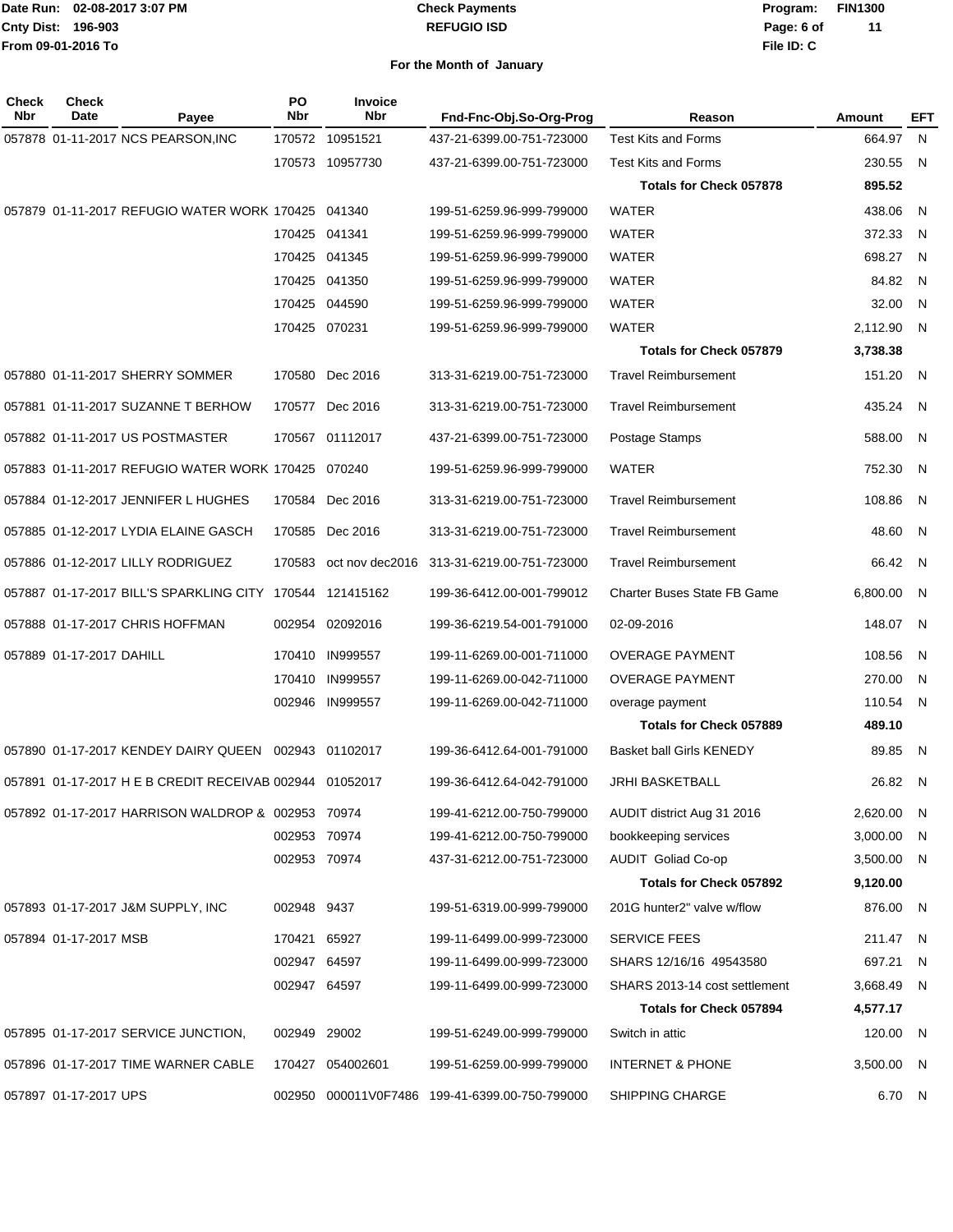#### **REFUGIO ISD Check Payments**

**02-08-2017 3:07 PM Program: FIN1300 File ID: C Page: 7 of 11**

| Check<br>Nbr | <b>Check</b><br>Date         | Payee                                                   | PO<br>Nbr     | Invoice<br><b>Nbr</b> | Fnd-Fnc-Obj.So-Org-Prog                                                            | Reason                            | Amount     | <b>EFT</b>   |
|--------------|------------------------------|---------------------------------------------------------|---------------|-----------------------|------------------------------------------------------------------------------------|-----------------------------------|------------|--------------|
|              |                              | 057898 01-19-2017 Christopher Powell                    | 002959        | 01132017              | 199-36-6219.54-001-791000                                                          | mileage only no jv                | 15.00      | N            |
|              |                              | 057899 01-19-2017 JAMES HATCH                           | 002956        | 01032017              | 199-36-6219.64-001-791000                                                          | Refs Skidmore V, Jv, miles        | 166.17     | - N          |
|              |                              | 057900 01-19-2017 JOSH ROMBS                            |               | 002960 01132107       | 199-36-6219.64-001-791000                                                          | mileage only no jv                | 15.00      | - N          |
|              |                              | 057901 01-19-2017 KANDICE FAE KAUK                      | 002955        | 01032017              | 199-36-6219.64-001-791000                                                          | refs Skidmore V, JV Mileage       | 148.75     | N            |
|              | 057902 01-19-2017 MSB        |                                                         | 170421        | 66291                 | 199-11-6499.00-999-723000                                                          | <b>SERVICE FEES</b>               | 75.62      | N            |
|              |                              | 057903 01-19-2017 RAUL ORTIZ                            | 002964        | 01132017              | 199-36-6219.54-001-791000                                                          | refs woodsboro V BOys             | 70.00      | -N           |
|              |                              |                                                         |               | 002964 01132017       | 199-36-6219.64-001-791000                                                          | Refs woodsboro V JV Miles         | 157.26     | -N           |
|              |                              |                                                         |               |                       |                                                                                    | Totals for Check 057903           | 227.26     |              |
|              |                              | 057904 01-19-2017 REFUGIO COUNTY TAX 002965 01182017    |               |                       | 199-34-6319.00-999-799000                                                          | 109, ag truck, Bubba, isuzu       | 30.00      | - N          |
|              | 057905 01-19-2017 REGION III |                                                         | 002958        | 039583                | 199-53-6499.00-999-799000                                                          | W2, envelope, 1099                | 86.00      | -N           |
|              |                              |                                                         | 002957 039616 |                       | 240-35-6239.00-999-799000                                                          | regional purchasing services      | 1,913.05   | N.           |
|              |                              |                                                         |               |                       |                                                                                    | Totals for Check 057905           | 1,999.05   |              |
|              |                              | 057906 01-19-2017 RICARDO RAFAEL SAND 002962 01062017   |               |                       | 199-36-6219.54-001-791000                                                          | REf victoria faith V              | 70.00      | - N          |
|              |                              |                                                         |               | 002962 01062017       | 199-36-6219.64-001-791000                                                          | Refs mile and JV                  | 149.12 N   |              |
|              |                              |                                                         |               |                       |                                                                                    | <b>Totals for Check 057906</b>    | 219.12     |              |
|              |                              | 057907 01-19-2017 ROREY KING                            |               | 002963 01132017       | 199-36-6219.54-001-791000                                                          | refs goliad V                     | 70.00      | N            |
|              |                              |                                                         |               | 002963 0113207        | 199-36-6219.64-001-791000                                                          | Refs Goliad V Jv Miles            | 177.24     | -N           |
|              |                              |                                                         |               |                       |                                                                                    | <b>Totals for Check 057907</b>    | 247.24     |              |
|              |                              | 057908 01-19-2017 SYLVESTER HARDEMAN 002961             |               | 01062017              | 199-36-6219.54-001-791000                                                          | Vic FAITH refs V BOys             | 70.00      | N            |
|              |                              |                                                         | 002961        | 01062017              | 199-36-6219.64-001-791000                                                          | pettus refs V Girls               | 70.00      | N            |
|              |                              |                                                         | 002961        | 01062017              | 199-36-6219.64-001-791000                                                          | JV                                | 50.00      | N            |
|              |                              |                                                         |               | 002961 01062017       | 199-36-6219.64-001-791000                                                          | mileage                           | 21.06      | N            |
|              |                              |                                                         |               |                       |                                                                                    | Totals for Check 057908           | 211.06     |              |
|              |                              | 057909 01-23-2017 PARKER LUMBER COMP 170423 01152017    |               |                       | 199-51-6319.00-999-799000                                                          | <b>SUPPLIES</b>                   | 598.94     | -N           |
|              |                              |                                                         |               | 170423 01152017       | 240-35-6342.00-103-799000                                                          | <b>SUPPLIES</b>                   | 7.98       | N.           |
|              |                              |                                                         |               |                       |                                                                                    | Totals for Check 057909           | 606.92     |              |
|              |                              | 057910 01-23-2017 PARKER LUMBER COMP 170423 12152016    |               |                       | 199-51-6319.00-999-799000                                                          | <b>SUPPLIES</b>                   | 1,877.94 N |              |
|              |                              | 057911 01-25-2017 INTEGRITY COMMUNICA 170418 15148      |               |                       | 199-51-6319.00-999-799000                                                          | MONTHLY SERVICES                  | 1,388.00 N |              |
|              |                              | 057912 01-25-2017 REFUGIO I.S.D.                        |               | 002968 012417         | 199-41-6399.00-750-799000                                                          | memorial scholarship Herring      | 25.00 N    |              |
|              |                              | 057913 01-25-2017 TEXAS DEPARTMENT O 002969 CRS21701-   |               |                       | 199-41-6219.00-750-799000                                                          | crime records                     | 3.00 N     |              |
|              |                              | 057914 01-25-2017 UNIVERSITY OF TEXAS - 002974 11112016 |               |                       | 199-36-6499.63-001-791000                                                          | Pettus BRuniwebb Playoff game     | 303.20     | - N          |
|              |                              |                                                         |               |                       | 057915 01-25-2017 YORKTOWN ATHLETIC B 002973 YORKTOWN201 199-36-6499.72-001-791000 | YORKTOWN ENTRY BOYS               | 200.00     | - N          |
|              |                              |                                                         |               |                       | 002973 YORKTOWN201 199-36-6499.72-001-791000                                       | YORKTOWN ENTRY GIRLS              | 300.00     | $\mathsf{N}$ |
|              |                              |                                                         |               |                       |                                                                                    | Totals for Check 057915           | 500.00     |              |
|              |                              |                                                         |               |                       | 057916 01-25-2017 YORKTOWN ATHLETIC B 002973 YORKTOWN201 199-36-6412.72-001-791000 | <b>yORKTOWN 11 MEAL POWERLIFT</b> | 77.00 N    |              |
|              |                              | 057917 01-27-2017 BARCELONA SPORTING 170528 302577      |               |                       | 199-36-6399.73-001-791000                                                          | PO Created by Req: 000624         | 1,012.92 N |              |
|              |                              |                                                         |               | 002984 302577         | 199-36-6399.73-001-791000                                                          | SOFTBALL OVER PO 170528           | 10.00 N    |              |
|              |                              |                                                         |               |                       |                                                                                    | Totals for Check 057917           | 1,022.92   |              |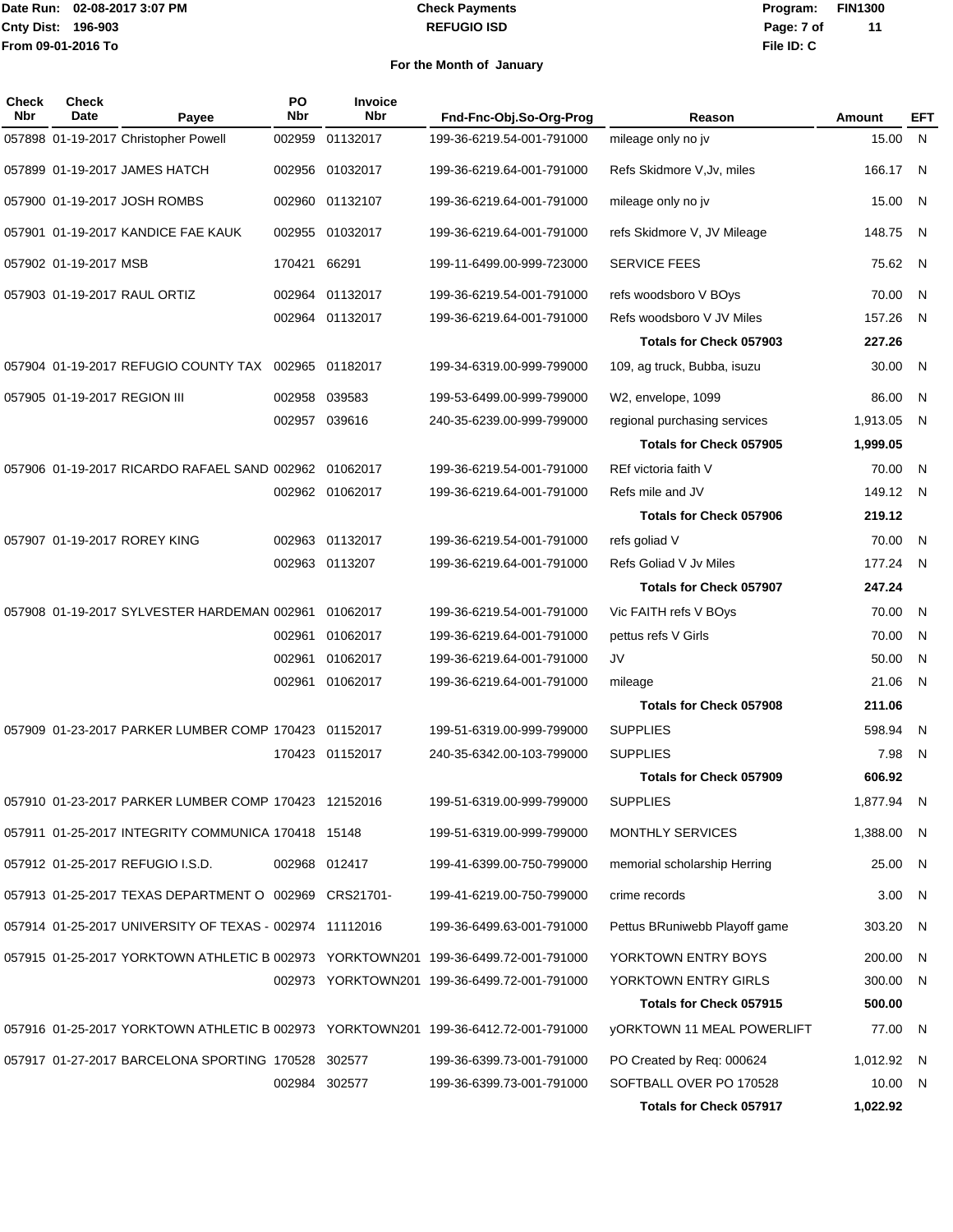#### **REFUGIO ISD Check Payments**

**02-08-2017 3:07 PM Program: FIN1300 File ID: C Page: 8 of 11**

| Check<br>Nbr | <b>Check</b><br>Date         | Payee                                                   | PO<br>Nbr    | <b>Invoice</b><br><b>Nbr</b> | Fnd-Fnc-Obj.So-Org-Prog   | Reason                              | Amount      | <b>EFT</b>     |
|--------------|------------------------------|---------------------------------------------------------|--------------|------------------------------|---------------------------|-------------------------------------|-------------|----------------|
|              |                              | 057918 01-27-2017 CALVIN'S AUTO REPAIR 002985           |              | 007388                       | 199-34-6249.00-999-799000 | <b>TWO INSPECTIONS</b>              | 14.00       | N              |
|              |                              |                                                         |              | 002985 007389                | 199-34-6249.00-999-799000 | 212 INSPEC                          | 7.00        | N              |
|              |                              |                                                         |              | 002985 007422                | 199-34-6249.00-999-799000 | 2008 freightliner                   | 7.00        | N              |
|              |                              |                                                         |              | 002985 007437                | 199-34-6249.00-999-799000 | 2014 ford f 250                     | 7.00        | N              |
|              |                              |                                                         |              | 002985 007455                | 199-34-6249.00-999-799000 | 92 isuzu                            | 7.00        | N              |
|              |                              |                                                         |              |                              |                           | <b>Totals for Check 057918</b>      | 42.00       |                |
|              |                              | 057919 01-27-2017 EICHELBAUM WARDELL 170624             |              |                              | 199-41-6211.00-750-799000 | <b>LEGAL SERVICES</b>               | 715.00      | -N             |
|              |                              | 057920 01-27-2017 ELIGIBILITY TRACKING                  | 002977 7936  |                              | 199-11-6142.24-999-799000 | 1095 froms 2016                     | 45.00       | N.             |
|              |                              | 057921 01-27-2017 GULF COAST PAPER CO 170414 1256693    |              |                              | 199-51-6319.00-999-799000 | <b>SUPPLIES</b>                     | 45.24       | N              |
|              |                              |                                                         |              | 170414 1256497               | 199-51-6319.00-999-799000 | <b>SUPPLIES</b>                     | 286.40      | N              |
|              |                              |                                                         |              | 170415 1245307               | 240-35-6342.00-001-799000 | <b>SUPPLIES</b>                     | 162.56      | N.             |
|              |                              |                                                         |              |                              |                           | <b>Totals for Check 057921</b>      | 494.20      |                |
|              |                              | 057922 01-27-2017 H E B CREDIT RECEIVAB 170466 12012016 |              |                              | 199-36-6399.78-001-791000 | <b>Hydration Mason</b>              | 74.29       | N              |
|              |                              | 057923 01-27-2017 HOUSE OF TROPHIES                     | 170625 8112  |                              | 199-41-6399.00-750-799000 | <b>Engraved Plate</b>               | 27.00       | N              |
|              | 057924 01-27-2017 LABATT     |                                                         |              | 170419 12017655              | 240-35-6341.00-001-799000 | <b>MONTHLY SUPPLIES</b>             | 137.80      | -N             |
|              |                              |                                                         |              | 170419 12055025              | 240-35-6341.00-001-799000 | MONTHLY SUPPLIES                    | 1,353.19    | -N             |
|              |                              |                                                         |              | 170419 12055026              | 240-35-6341.00-001-799000 | MONTHLY SUPPLIES                    | 16.68       | -N             |
|              |                              |                                                         |              | 170419 12121941              | 240-35-6341.00-001-799000 | <b>MONTHLY SUPPLIES</b>             | 664.08      | -N             |
|              |                              |                                                         |              | 002975 12017655              | 240-35-6342.00-001-799000 | NON FOODS HIGH SCHOOL               | 21.57       | - N            |
|              |                              |                                                         |              | 002975 12055025              | 240-35-6342.00-001-799000 | NON FOOD HIGH SCHOOL                | 7.62        | N              |
|              |                              |                                                         |              | 002975 12121941              | 240-35-6342.00-103-799000 | NON FOOD HIGH SCHOOL                | 67.30       | $\overline{N}$ |
|              |                              |                                                         |              |                              |                           | <b>Totals for Check 057924</b>      | 2,268.24    |                |
|              | 057925 01-27-2017 MSB        |                                                         | 170421 66687 |                              | 199-11-6499.00-999-723000 | <b>SERVICE FEES</b>                 | 156.65      | -N             |
|              |                              | 057926 01-27-2017 PINNACLE MEDICAL MA 002982 65785      |              |                              | 199-33-6299.00-999-711000 | <b>DRUG TEST</b>                    | 310.00      | -N             |
|              | 057927 01-27-2017 REGION III |                                                         |              | 002978 039837                | 199-11-6239.00-999-711000 | 2016-17 TSDS PEIMS                  | 1,500.00    | -N             |
|              |                              |                                                         |              | 002979 039790                | 199-11-6239.00-999-711001 | <b>CONTRACT SERVICES txeis STUD</b> | 8,680.00    | -N             |
|              |                              |                                                         |              | 002980 039965                | 199-13-6239.00-999-711002 | CONTRACTED SERVICE DMAC             | 5,874.00    | - N            |
|              |                              |                                                         |              | 002981 039979                | 199-41-6239.00-750-799000 | <b>ERATE YEAR 19</b>                | 2,500.00    | - N            |
|              |                              |                                                         |              | 002981 039979                | 199-41-6239.00-750-799000 | ERATE YEAR 20 (FEE 2017)            | 500.00 N    |                |
|              |                              |                                                         |              | 002979 039790                | 199-53-6239.00-999-799000 | <b>CONTRACT SERVICES txeis BUSI</b> | 11,300.00 N |                |
|              |                              |                                                         |              |                              |                           | <b>Totals for Check 057927</b>      | 30,354.00   |                |
|              |                              | 057928 01-27-2017 SCHOLASTIC INC.                       |              | 170395 M6083849-7            | 199-36-6399.69-001-799000 | <b>Current Issues and Events</b>    | 65.89 N     |                |
|              |                              | 057929 01-27-2017 UIL REGION 14                         |              | 170620 02252017              | 199-36-6499.21-001-799000 | Solo & Ensemble Entry Fees          | 245.00 N    |                |
|              |                              | 057930 01-27-2017 XEROX FINANCIAL                       |              | 170430 696394                | 199-11-6269.00-001-711000 | <b>COPIER RENTAL</b>                | 4,102.00    | N,             |
|              |                              | 057931 01-31-2017 IDA TURNER TAX ASSES 002991 01312017  |              |                              | 199-34-6219.00-999-799000 | Comm 215                            | 22.00 N     |                |
|              |                              |                                                         |              | 002991 01312017              | 199-34-6219.00-999-799000 | comm 116                            | 22.00       | N,             |
|              |                              |                                                         |              | 002991 01312017              | 199-34-6219.00-999-799000 | short blk trailer                   | 7.50 N      |                |
|              |                              |                                                         |              |                              |                           | <b>Totals for Check 057931</b>      | 51.50       |                |
|              |                              | 057932 01-31-2017 CORPUS CHRISTI PROD 170408 103167     |              |                              | 240-35-6341.00-001-799000 | <b>MONTHLY PRODUCE</b>              | 60.23 N     |                |
|              |                              |                                                         |              | 170408 103714                | 240-35-6341.00-001-799000 | MONTHLY PRODUCE                     | 61.26 N     |                |
|              |                              |                                                         |              |                              |                           | <b>Totals for Check 057932</b>      | 121.49      |                |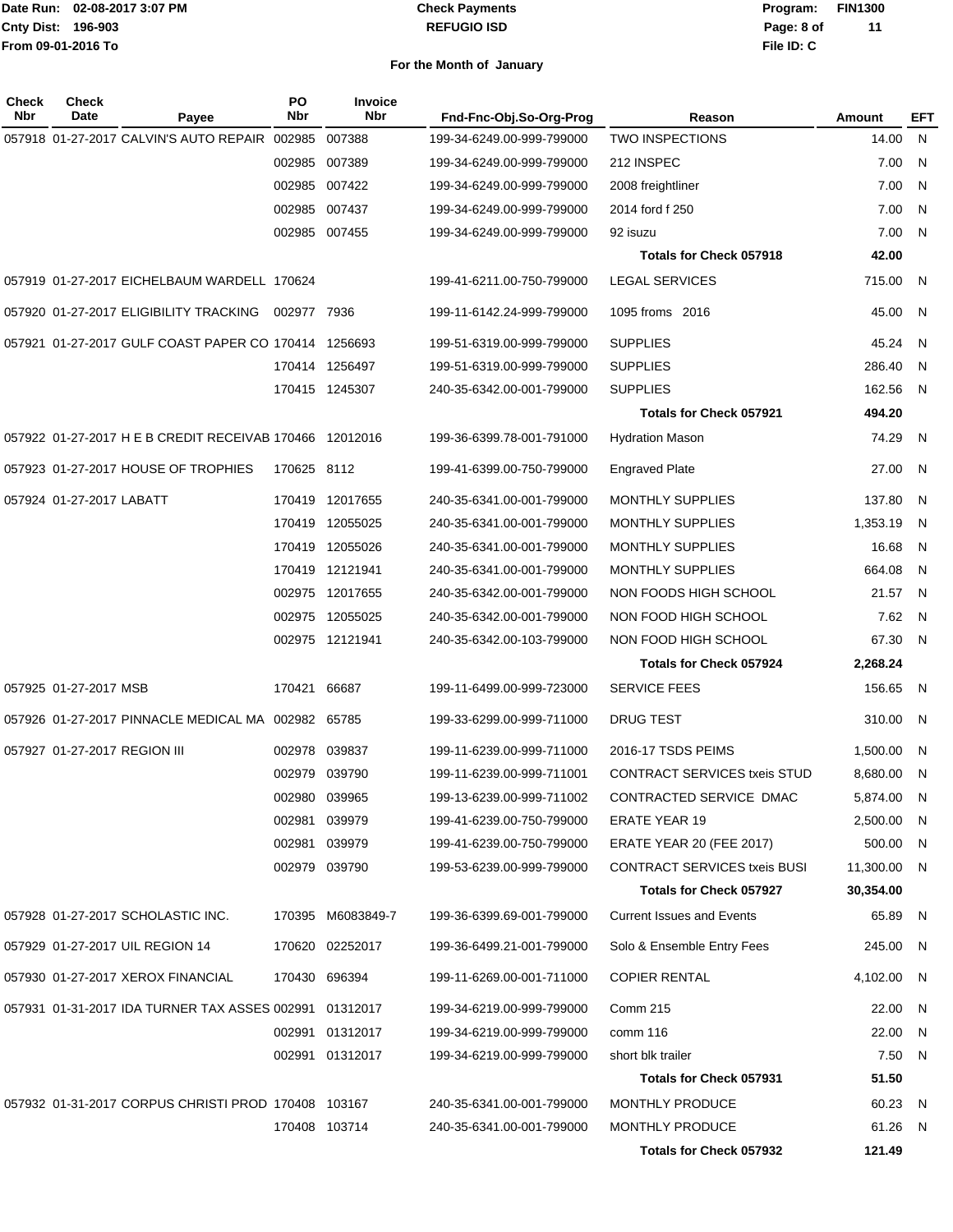#### **REFUGIO ISD Check Payments**

**02-08-2017 3:07 PM Program: FIN1300 File ID: C Page: 9 of 11**

| Check<br>Nbr | <b>Check</b><br>Date         | Payee                                                   | <b>PO</b><br><b>Nbr</b> | <b>Invoice</b><br>Nbr | Fnd-Fnc-Obj.So-Org-Prog                                                              | Reason                           | Amount     | <b>EFT</b> |
|--------------|------------------------------|---------------------------------------------------------|-------------------------|-----------------------|--------------------------------------------------------------------------------------|----------------------------------|------------|------------|
|              |                              | 057933 01-31-2017 GINA SUGAREK                          | 170591                  | jan 2017              | 313-31-6219.00-751-723000                                                            | <b>Contracted PT Services</b>    | 1,237.50   | N          |
|              |                              | 057934 01-31-2017 HILL COUNTRY DAIRIES 002989           |                         | 4141630605            | 240-35-6341.00-001-799000                                                            | HS                               | 39.24      | N          |
|              |                              |                                                         | 002989                  | 4141630904            | 240-35-6341.00-001-799000                                                            | НS                               | 78.97      | N          |
|              |                              |                                                         | 002989                  | 4141630905            | 240-35-6341.00-001-799000                                                            | НS                               | 9.22       | N          |
|              |                              |                                                         | 002989                  | 4141631304            | 240-35-6341.00-001-799000                                                            | HS                               | 105.47     | N          |
|              |                              |                                                         | 002989                  | 4141631604            | 240-35-6341.00-001-799000                                                            | НS                               | 78.97      | N          |
|              |                              |                                                         | 002989                  | 4141632004            | 240-35-6341.00-001-799000                                                            | HS                               | 25.99      | N          |
|              |                              |                                                         | 002989                  | 4141632303            | 240-35-6341.00-001-799000                                                            | НS                               | 78.97      | N          |
|              |                              |                                                         | 002989                  | 4141633404            | 240-35-6341.00-001-799000                                                            | HS                               | 62.34      | N          |
|              |                              |                                                         | 002989                  | 4141633704            | 240-35-6341.00-001-799000                                                            | НS                               | 40.90      | N          |
|              |                              |                                                         | 002989                  | 4141634106            | 240-35-6341.00-001-799000                                                            | HS                               | 82.30      | N          |
|              |                              |                                                         | 002989                  | 4141634403            | 240-35-6341.00-001-799000                                                            | НS                               | 82.30      | N          |
|              |                              |                                                         | 002989                  | 4141634805            | 240-35-6341.00-001-799000                                                            | HS                               | 54.95      | N          |
|              |                              |                                                         | 002989                  | 4001633601            | 240-35-6341.00-103-799000                                                            | milk ELEM                        | 54.95      | N          |
|              |                              |                                                         | 002989                  | 4141633705            | 240-35-6341.00-103-799000                                                            | elem                             | 302.60     | N          |
|              |                              |                                                         | 002989                  | 4141634107            | 240-35-6341.00-103-799000                                                            | elem                             | 192.70     | N          |
|              |                              |                                                         | 002989                  | 4141634405            | 240-35-6341.00-103-799000                                                            | elem                             | 206.25     | N          |
|              |                              |                                                         |                         | 002989 4141634806     | 240-35-6341.00-103-799000                                                            | elem                             | 41.40      | N          |
|              |                              |                                                         |                         |                       |                                                                                      | <b>Totals for Check 057934</b>   | 1,537.52   |            |
|              |                              | 057935 01-31-2017 IDA TURNER TAX ASSES 002990 01312017  |                         |                       | 199-41-6213.00-703-799000                                                            | JAN 2017 PAYMENT                 | 12,064.18  | N          |
|              |                              | 057936 01-31-2017 LORI L HOMEYER                        |                         | 170593 105974         | 313-31-6219.00-751-723000                                                            | <b>Travel Reimbursement</b>      | 103.48     | N          |
|              |                              | 057937 01-31-2017 Mighty Music Publishing               | 170284                  | 20161015Refu          | 199-36-6399.79-103-799000                                                            | UIL materials                    | 85.00      | N.         |
|              |                              | 057938 01-31-2017 MOORE MEDICAL LLC                     |                         | 170612 99353352 1     | 199-33-6399.00-999-711020                                                            | general supplies                 | 106.91     | N          |
|              |                              |                                                         |                         |                       | 057939 01-31-2017 NEOFUNDS BY NEOPOS 002986 79000445709144 199-51-6249.00-999-799000 | postage                          | 100.00     | N          |
|              |                              | 057940 01-31-2017 NEOPOST USA INC.                      |                         | 002987 N6235847       | 199-11-6269.00-999-711000                                                            | POSTAGE METER                    | 298.35     | N          |
|              | 057941 01-31-2017 REGION III |                                                         |                         | 002988 039869         | 199-33-6239.00-999-711000                                                            | school health contracted servi   | 1,500.00   | -N         |
|              |                              |                                                         |                         | 002988 039882         | 199-41-6239.00-001-799001                                                            | for-c tool kit 2016-17           | 1,200.00   | - N        |
|              |                              |                                                         |                         | 002988 039882         | 199-41-6239.00-750-799000                                                            | school finance contracted serv   | 2,900.00   | N          |
|              |                              |                                                         |                         |                       |                                                                                      | Totals for Check 057941          | 5,600.00   |            |
|              |                              | 057942 01-31-2017 SARA ELIZONDO                         |                         | 170617 jan 2017       | 313-31-6219.00-751-723000                                                            | <b>Travel Reimbursement</b>      | 60.48 N    |            |
|              |                              | 057943 01-31-2017 Athlon I.A. LLC                       |                         | 170296 20161010-01    | 199-11-6399.00-103-711000                                                            | online subscription              | 399.00 N   |            |
|              |                              | 057944 01-31-2017 TOWN OF REFUGIO                       |                         | 170390 01302017       | 199-52-6299.00-999-799000                                                            | school resource officer          | 3,574.00 N |            |
|              |                              | 057945 01-31-2017 TXU ENERGY                            |                         | 170609 01302017       | 437-51-6259.00-751-723000                                                            | <b>Electricity Bill</b>          | 816.06     | - N        |
|              |                              | 057946 01-31-2017 Victoria County Appraisal             |                         | 170499 01302017       | 199-99-6213.00-703-799000                                                            | PRO RATA 2017                    | 1,429.67 N |            |
|              |                              | 057947 01-31-2017 XEROX FINANCIAL                       |                         | 170608 715709         | 437-21-6219.00-751-723000                                                            | Monthly Copier Lease             | 252.00 N   |            |
|              |                              | 057948 02-02-2017 ANTHONY F. BRYSCH                     |                         | 170641 jan 2017       | 313-31-6219.00-751-723000                                                            | <b>Physical Therapy Services</b> | 1,225.80 N |            |
|              |                              | 057949 02-02-2017 AT&T-GOLIAD COOP                      |                         |                       | 170638 36164582299981 437-21-6499.00-751-723000                                      | Monthly Phone Bill               | 345.83 N   |            |
|              |                              | 057950 02-02-2017 BRITE STAR SERVICE, L 002992 18396-00 |                         |                       | 199-51-6299.00-999-799000                                                            | UNIFORM DEDUCTION                | 91.76      | N          |
|              |                              |                                                         |                         | 002992 18871-00       | 199-51-6299.00-999-799000                                                            | UNIFORM DEDUCTION                | 91.76      | - N        |
|              |                              |                                                         |                         | 002992 19338-00       | 199-51-6299.00-999-799000                                                            | UNIFORM DEDUCTION                | 91.76 N    |            |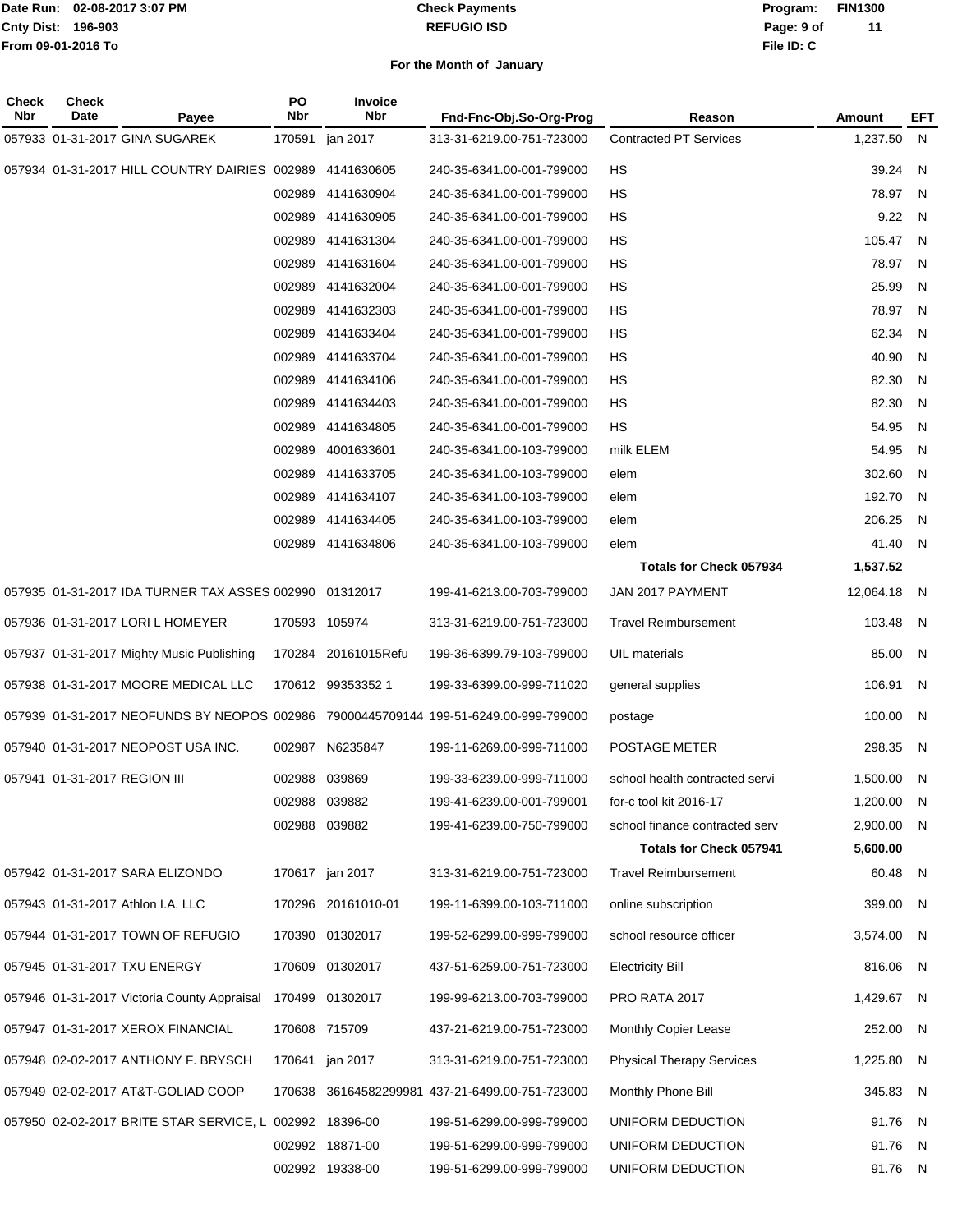#### **REFUGIO ISD Check Payments**

**02-08-2017 3:07 PM Program: FIN1300 File ID: C Page: 10 of 11**

| <b>Check</b><br>Nbr | <b>Check</b><br><b>Date</b> | Payee                                                    | PO<br><b>Nbr</b> | Invoice<br><b>Nbr</b> | Fnd-Fnc-Obj.So-Org-Prog                                                             | Reason                         | <b>Amount</b> | EFT |
|---------------------|-----------------------------|----------------------------------------------------------|------------------|-----------------------|-------------------------------------------------------------------------------------|--------------------------------|---------------|-----|
|                     |                             |                                                          |                  | 002992 19817-00       | 199-51-6299.00-999-799000                                                           | UNIFORM DEDUCTION              | 91.76         | N   |
|                     |                             |                                                          |                  | 0117                  | 199-51-6299.00-999-799000                                                           | PAYROLL DEDUCTION              | $-61.60$      | - N |
|                     |                             |                                                          |                  |                       |                                                                                     | Totals for Check 057950        | 305.44        |     |
|                     |                             | 057951 02-02-2017 CARDINAL SPORTS                        | 170607           | 0712868-01            | 199-36-6399.56-001-791000                                                           | CARDINALS (track) jr hi        | 270.00        | N   |
|                     |                             | 057952 02-02-2017 CDW GOVERNMENT                         | 170594           | GLM3205               | 437-31-6399.26-751-723000                                                           | <b>Printer Toner Cartridge</b> | 380.91        | -N  |
|                     |                             | 057953 02-02-2017 COMPU-DATA Internation 170634 11162016 |                  |                       | 313-31-6219.00-751-723000                                                           | Record Imaging & Shredding     | 4,324.00      | - N |
|                     |                             | 057954 02-02-2017 DIANNA GARCIA                          | 170646           | january 2017          | 313-31-6219.00-751-723000                                                           | <b>Travel Reimbursement</b>    | 510.30        | N   |
|                     | 057955 02-02-2017 DIR       |                                                          |                  | 170618 17121068N      | 437-51-6259.00-751-723000                                                           | Long Distance                  | 15.30         | -N  |
|                     |                             | 057956 02-02-2017 GULF INTERNATIONAL T 002996            |                  | 46971                 | 199-34-6249.00-999-799000                                                           | 2016 BLUEBIRD BUS INSPECTION   | 40.00         | - N |
|                     |                             |                                                          | 002996 46981     |                       | 199-34-6249.00-999-799000                                                           | 2016 FREIGHTLINER FLA8642      | 40.00         | -N  |
|                     |                             |                                                          |                  |                       |                                                                                     | <b>Totals for Check 057956</b> | 80.00         |     |
|                     |                             | 057957 02-02-2017 J W PEPPER & SON, INC 170589           |                  | 05A25469              | 199-11-6399.21-001-711000                                                           | <b>Jazz Band Music</b>         | 172.00        | -N  |
|                     |                             |                                                          | 002997           | 05a25469              | 199-11-6399.21-001-711000                                                           | <b>HANDLING</b>                | 1.00          | N   |
|                     |                             |                                                          | 002997           | 05A25469              | 199-11-6399.21-001-711000                                                           | <b>SHIPPING</b>                | 13.99         | N   |
|                     |                             |                                                          |                  | 170515 05A19359       | 199-11-6399.21-001-711000                                                           | Music for UIL Concert          | 799.98        | -N  |
|                     |                             |                                                          |                  |                       |                                                                                     | <b>Totals for Check 057957</b> | 986.97        |     |
|                     |                             | 057958 02-02-2017 LORI L HOMEYER                         |                  | 170640 jan 2017       | 313-31-6219.00-751-723000                                                           | <b>Travel Reimbursement</b>    | 217.05        | -N  |
|                     |                             | 057959 02-02-2017 MACHAELA DANIELLE Z 170644             |                  | jan 2017              | 313-31-6219.00-751-723000                                                           | <b>Travel Reimbursement</b>    | 448.20        | -N  |
|                     |                             | 057960 02-02-2017 MAXI AIDS INC                          |                  | 170630 848686         | 437-21-6399.00-751-723000                                                           | Low Vision Magnifiers          | 206.73        | - N |
|                     |                             | 057961 02-02-2017 PATRICIA E MARTINEZ                    | 170645           | jan 2017              | 313-31-6219.00-751-723000                                                           | <b>Travel Reimbursement</b>    | 316.44        | - N |
|                     | 057962 02-02-2017 PRO-ED    |                                                          |                  | 002995 2583375-1      | 313-21-6399.00-751-723000                                                           | over on PO 170193              | 56.84         | - N |
|                     |                             | 057963 02-02-2017 QUILL CORP                             | 170633           | 36-2952904            | 437-21-6399.00-751-723000                                                           | <b>Office Supplies</b>         | 917.02        | - N |
|                     |                             |                                                          |                  | 170610 36-2952904     | 437-31-6399.00-751-723000                                                           | Office Supplies                | 70.95         | - N |
|                     |                             |                                                          |                  |                       |                                                                                     | <b>Totals for Check 057963</b> | 987.97        |     |
|                     | 057964 02-02-2017 RICOH     |                                                          |                  | 170631 98197505       | 437-21-6219.00-751-723000                                                           | Copier Lease Payment           | 147.74 N      |     |
|                     |                             |                                                          |                  | 170592 98034978       | 437-21-6219.00-751-723000                                                           | <b>Copier Lease Payment</b>    | 158.69 N      |     |
|                     |                             |                                                          |                  |                       |                                                                                     | <b>Totals for Check 057964</b> | 306.43        |     |
|                     |                             | 057965 02-02-2017 ROBERT POORE JR                        |                  | 170643 jan 2017       | 313-31-6219.00-751-723000                                                           | <b>Travel Reimbursement</b>    | 2,152.50      | N.  |
|                     |                             | 057966 02-02-2017 SHANNON D HOLDER S 170639 jan 2017     |                  |                       | 313-31-6219.00-751-723000                                                           | <b>Travel Reimbursement</b>    | 734.40        | - N |
|                     |                             | 057967 02-02-2017 South Texas Music Mart, I 170590 86032 |                  |                       | 199-11-6399.21-001-711000                                                           | <b>Band Supplies</b>           | 110.64 N      |     |
|                     |                             |                                                          |                  |                       | 057968 02-06-2017 BB&T GOVERNMENTAL 003006 99430005970000 199-71-6511.00-999-799000 | bond principal refund 2010     | 225,000.00    | - N |
|                     |                             |                                                          |                  |                       | 003006 99430005970000 199-71-6521.00-999-799000                                     | bond interest refund 2010      | 9,207.00 N    |     |
|                     |                             |                                                          |                  |                       |                                                                                     | <b>Totals for Check 057968</b> | 234,207.00    |     |
|                     |                             | 057969 02-06-2017 BENJAMIN HUFF                          |                  | 002999 01272017       | 199-36-6219.54-001-791000                                                           | varsity boys                   | 50.00         | - N |
|                     |                             |                                                          |                  | 002999 01272017       | 199-36-6219.64-001-791000                                                           | varsity JV girls               | 120.00        | N.  |
|                     |                             |                                                          |                  | 002999 01272017       | 199-36-6219.64-001-791000                                                           | varsity JV girls               | 20.00         | N.  |
|                     |                             |                                                          |                  | 002999 01272017       | 199-36-6219.64-001-791000                                                           | mileage                        | 60.00         | N.  |
|                     |                             |                                                          |                  |                       |                                                                                     | <b>Totals for Check 057969</b> | 250.00        |     |